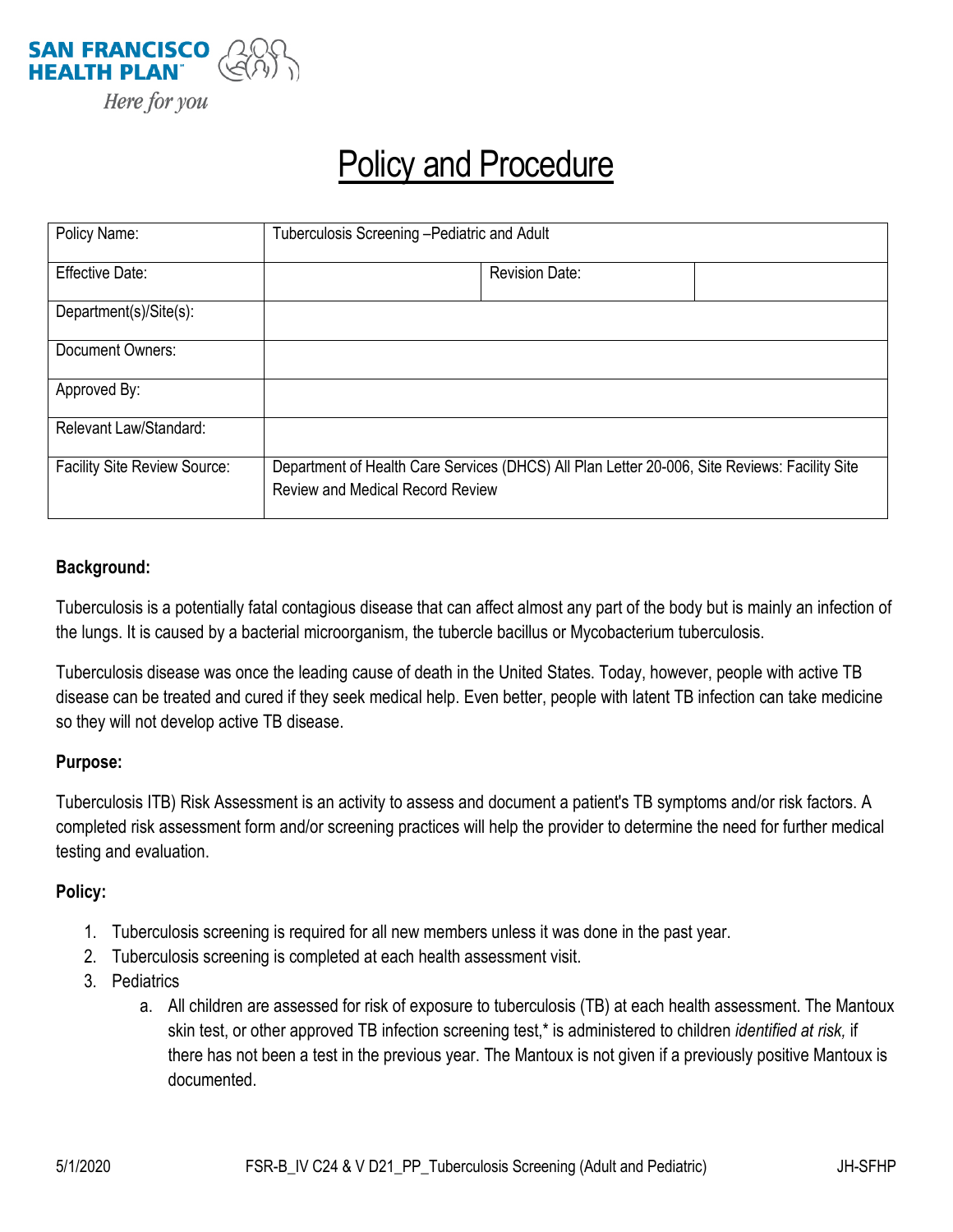b. Documentation of a positive test includes follow-up care (e.g. further medical evaluation, chest x-ray, diagnostic laboratory studies and/or referral to specialist). Practitioners are required to follow current CDC and American Thoracic Society guidelines for TB diagnosis and treatment. \*Per June 25, 2010 CDC MMWR, FDA approved IGRA serum TB tests, i.e., QuantiFERON®-TB Gold (QFT-G and QFT-GIT) and T-SPOT®.TB (T-Spot). The Mantoux is preferred over IGRA for children under 5 years of age. (see Links)

## 4. Adults

- a. All adults are screened for tuberculosis (TB) risk factors upon enrollment and at periodic physical evaluations. The Mantoux skin test, or other approved TB infection screening test,\* is administered to all asymptomatic persons at increased risk of developing TB irrespective of age or periodicity if they had not had a test in the previous year. Adults already known to have HIV or who are significantly immunosuppressed require annual TB testing.<sup>\*\*</sup> The Mantoux is not given if a previously positive Mantoux is documented.
- b. Documentation of a positive test includes follow-up care (e.g. further medical evaluation, chest x-ray, diagnostic laboratory studies and/or referral to specialist). Practitioners are required to follow current CDC and American Thoracic Society guidelines for TB diagnosis and .treatment. \* Per June 25, 2010 CDC MMWR, the FDA approved IGRA serum TB tests, such as QuantiFERON®-TB Gold (QFT-G and QFT-GIT) and T-SPOT®.TB (T-Spot). (see Links)

## **Procedure:**

- 1. All children are assessed for risk of exposure to tuberculosis (TB) at each health assessment.
- 2. Tuberculosis screening required for all new members unless it was done in the past year or member is a converter.

\_\_\_\_\_\_\_\_\_\_\_\_\_\_\_\_\_\_\_\_\_\_\_\_\_\_\_\_\_\_\_\_\_\_\_\_\_\_\_\_\_\_\_\_\_\_\_\_\_\_\_\_\_\_\_\_\_\_\_\_\_\_\_ \_\_\_\_\_\_\_\_\_\_\_\_\_\_\_\_\_ First Name Last Name – Title Date Controller Controller Controller Controller Controller Controller Controller

\_\_\_\_\_\_\_\_\_\_\_\_\_\_\_\_\_\_\_\_\_\_\_\_\_\_\_\_\_\_\_\_\_\_\_\_\_\_\_\_\_\_\_\_\_\_\_\_\_\_\_\_\_\_\_\_\_\_\_\_\_\_\_ \_\_\_\_\_\_\_\_\_\_\_\_\_\_\_\_\_ First Name Last Name – Title **Date Community Community Community** Date Date Date

The material in this document is a knowledge-sharing tool provided by the FSR team to enhance compliance with Facility Site Review requirements. All content is for informational purposes and may be used and/or modified according to site-specific practices. Ensure appropriate review and approval by site management prior to adoption.